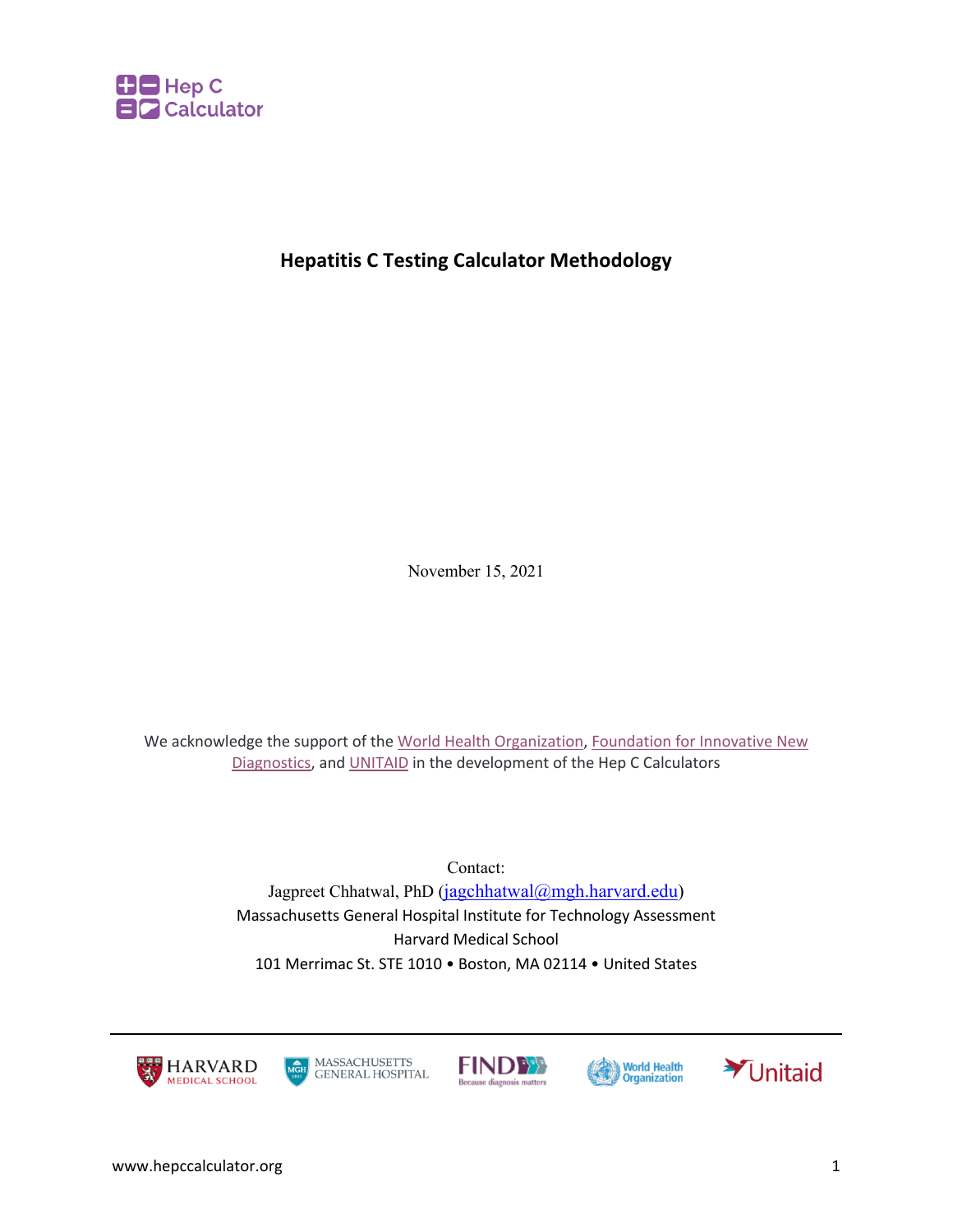

## **Hep C Testing Calculator Methodology**

The *Hep C Testing Calculator* is an interactive tool designed to evaluate the cost-effectiveness of different testing pathways for hepatitis C virus (HCV). The tool uses a mathematical model to simulate HCV disease progression. Users can select a country of interest and then input costs, HCV prevalence, screening rate, and custom testing pathways. Users can then evaluate the effectiveness and costeffectiveness of each diagnostic pathway. For the testing pathways, the type of test used, cost of the test, testing location (on-site or off-site), and patient follow-up rate for each stage in the screening pathway can be changed. The customizability allows users to determine which testing strategies would be appropriate in various localized settings, as HCV prevalence can vary substantially by jurisdiction, and differences in population characteristics and resources create different opportunities for testing and engaging patients in care.

To estimate lifetime disease management costs and outcomes for HCV patients who receive treatment compared to those who do not receive treatment, the tool using a previously validated microsimulation model of the natural history of HCV.*1, 2*

#### *Input and Output Panels*

An input panel at the top of the *Hep C Testing Calculator* allows users to select a country, cohort size (total population to be considered for screening), screening rate, HCV antibody and viremia rates, and local prices of direct-acting antivirals (DAAs) for treatment. Changing the country changes the underlying disease burden model as well as the default parameters in the tool. Then, users can input up to 8 testing pathways. An interactive interface allows users to create custom testing pathways, which are defined by different steps in the pathway: screening, confirmation, liver staging 1, liver staging 2, genotyping, monitoring, and SVR12. The type of test used, cost of the test, testing location (on-site or off-site), and patient follow-up rate for each stage in the screening pathway can be changed. In addition to adding customized testing pathways, users can also add 5 default pathways.

When results are generated, each testing pathway is compared to all of the other user-input pathways, as well as what happens when no testing for hepatitis C occurs. The total costs and outcomes associated with each testing pathway (over a 30-year period) are displayed, and incremental cost-effectiveness ratios are calculated. A preferred testing pathway is recommended based on a cost-effectiveness threshold. The cost-effectiveness threshold is based on a willingness to pay (WTP) of 1 - 3 times the gross domestic product per capita (depending on the income level of the country) per quality-adjusted life-year gained. This WTP threshold can also be changed by the user. Users can evaluate the following outcomes for each strategy: diagnostic costs per treated patient, total screening costs, total lifetime healthcare costs (including the cost of DAA treatment and of downstream events such as liver cancer), quality-adjusted life years (QALYs), and the cumulative incidences of decompensated cirrhosis, liver cancer, and HCV-related deaths.

#### *Testing Pathways*

Patient flow is customized in each testing pathway based on user-input values. The number of people in the cohort who receive the screening test is dependent on the user-input screening rate. Both the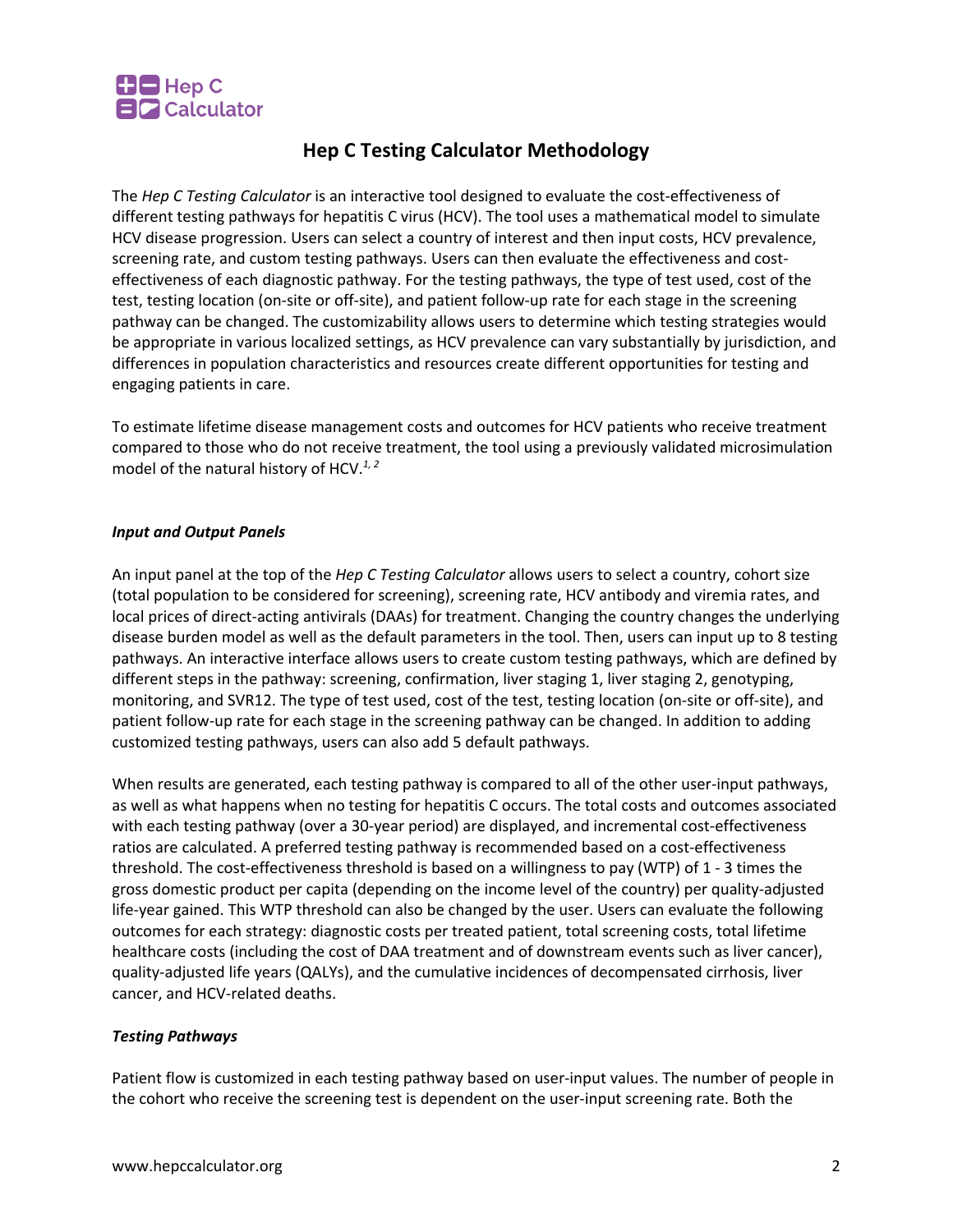

screening and confirmation tests will generate false positive and false negative results based on the sensitivity and specificity of the test used (table 1). The percentage of people that follow up to all stages of testing after the? screening will depend on the user-input follow-up rate for that test—however, only people with a positive antibody test will move forward to confirmation, and only people with a positive confirmation result will move on to subsequent stages. Table 1 provides the performance characteristics of different tests.

| <b>Test</b>                         | Sensitivity | <b>Specificity</b> |
|-------------------------------------|-------------|--------------------|
| HCV Antibody Screening <sup>3</sup> | 0.980       | 1.000              |
| RNA <sup>4</sup>                    | 0.998       | 0.997              |
| cAg <sup>5</sup>                    | 0.934       | 0.988              |

#### **Table 1. Performance characteristics of tests used in Hep C Calculator**

Treatment is assumed to happen after whichever is the latest of: liver staging 1, liver staging 2, or genotyping (depending on if any of these stages are skipped). People who have received a false positive confirmation test will incur treatment costs with no benefit if genotyping is skipped in the pathway, however, if genotyping occurs these false positives are assumed to be detected and will not incur treatment costs. Any tests occurring after treatment (such as SVR12) will only affect costs, not outcomes.

For any stage in the pathway, all people who follow up for that stage will receive the test, which is a limitation based on some liver-staging strategies. For example, if there is a second round of liver staging, all people who follow up will receive this test—there is no option to only conduct this test for a small portion of patients based on the first round of liver staging.

## *Natural History of Hepatitis C Virus*

The life course of HCV-infected populations is simulated through the use of a previously validated mathematical model, the *Markov-based Analyses of Treatments for Chronic Hepatitis C* (*MATCH),1, 2* and utilized to determine the cost-effectiveness of DAAs.

#### *Characteristics of Base Case Population*

Our base case population included HCV-infected persons with a user-defined age (in years), distribution of HCV genotype (G1, G3, or G4), and METAVIR fibrosis score (no fibrosis [F0], portal fibrosis without septa [F1], portal fibrosis with few septa [F2], numerous septa without fibrosis [F3], or cirrhosis [F4]). On choosing a country, data on HCV genotype distribution and fibrosis distribution for the particular country, as extracted from the Polaris Observatory (http://polarisobservatory.org/), are fed into the *Hep C Calculator*. However, a user can also choose to manually change the patients' mean age and the relative frequency of fibrosis distribution.

*Treatment Regimens and Efficacy*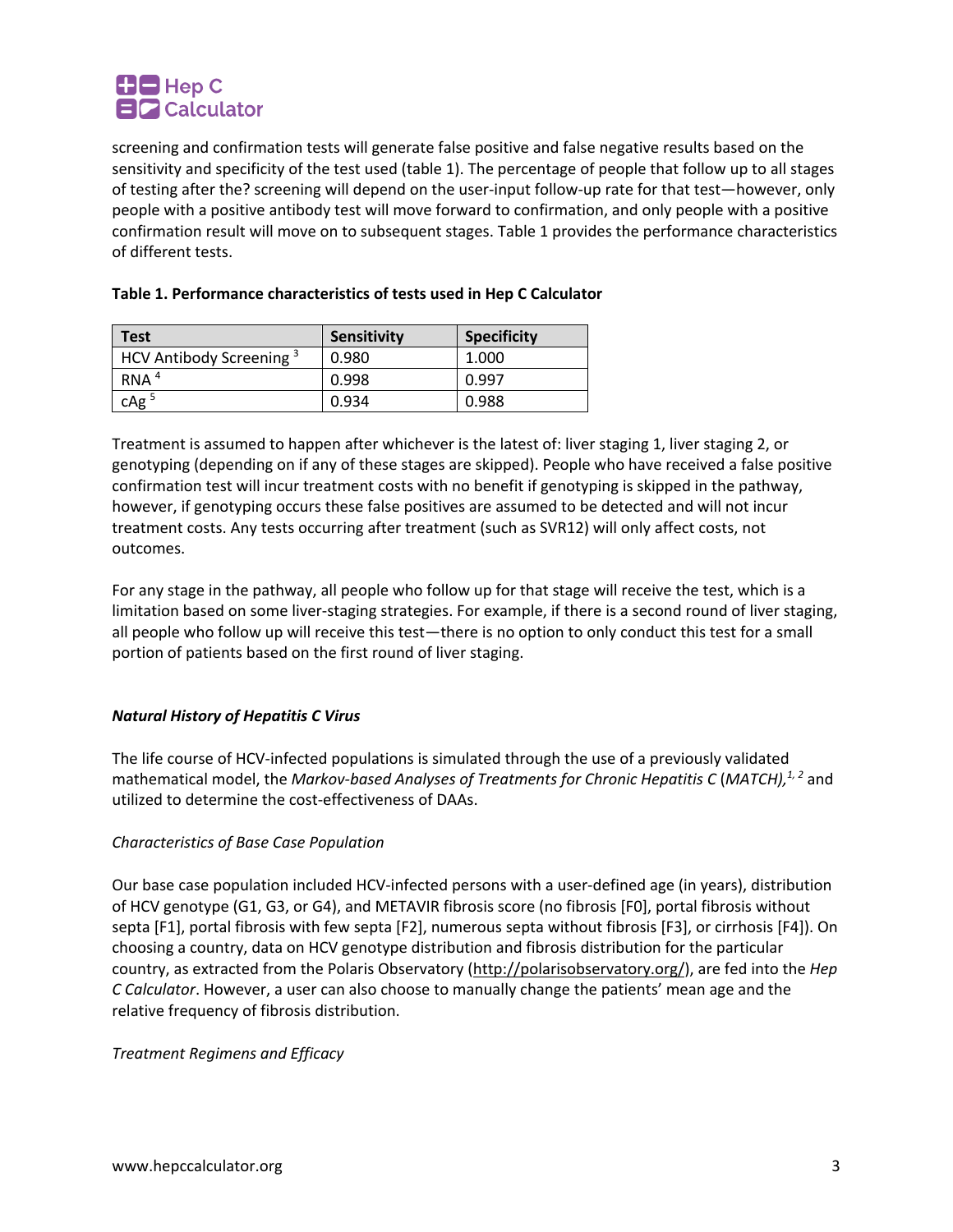# $\Box$  Hep C **EIC** Calculator

The treatment regimen and duration are dependent on HCV genotype and fibrosis stage. Treatment efficacy, adverse events, and premature treatment discontinuation rates for each treatment regimen are modeled on data from clinical trials of DAAs in treatment-naïve patients.<sup>6-9</sup>

## *Natural History of HCV Infection*

The natural history of HCV infection and progression are defined as transition rates between Markov health states. Each patient starts in one of five METAVIR liver fibrosis states (F0–F4; as defined by the user's input) (**Figure 1**), and can, at the end of each cycle (i.e., month), remain in the same state, die from background mortality, move into a higher fibrosis state, or progress to decompensated cirrhosis and/or HCC, or liver-related death. Patients in F0-F3 states who achieved SVR are assumed to be cured and to follow background mortality thereafter; however, those initially in F4 state who achieve SVR can progress to more advanced states (decompensated cirrhosis and hepatocellular cancer), albeit at a slower rate. Patients who fail to achieve SVR or who discontinue treatment are assumed to continue to progress over time at their baseline rate. **Table 2** provides the base case values of transition probabilities, i.e., the probability of a person progressing from one health state to the other.

**Figure 1:** State-transition model schematic showing the natural history of hepatitis C virus infection.



Abbreviations: DC = decompensated cirrhosis; HCC = hepatocellular carcinoma; HCV = hepatitis C virus; LRD = liver-related death; SVR = sustained virologic response; F0–F4 = METAVIR fibrosis score.

**Table 2:** Annual transition probabilities for different Markov states of the mathematical model used in Hep C Calculator.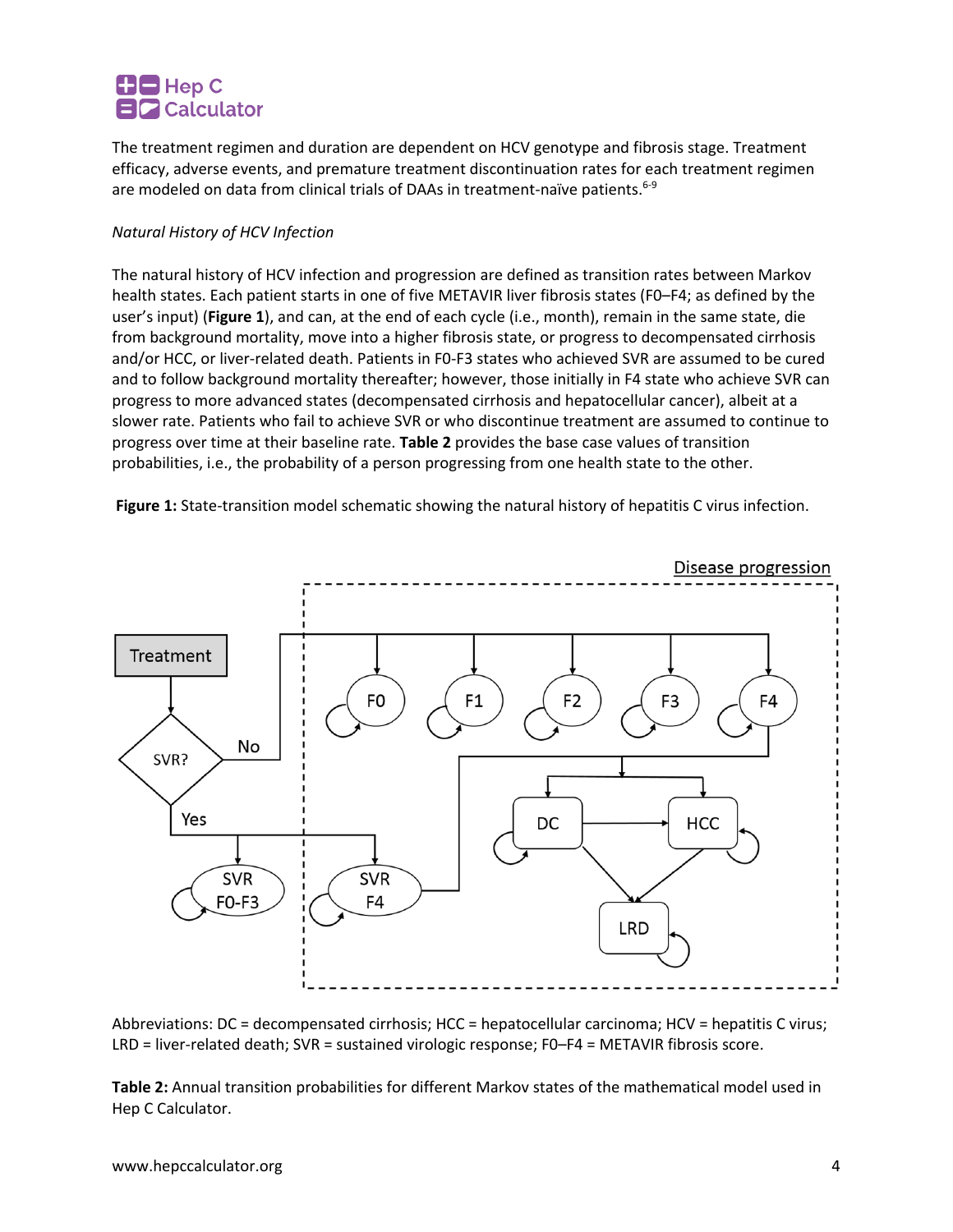

| <b>Transition probabilities (annual)</b>                 | <b>Base case</b> |
|----------------------------------------------------------|------------------|
| F0 to F1 10                                              | 0.117            |
| F1 to F2 $10$                                            | 0.085            |
| F2 to F3 $10$                                            | 0.120            |
| F3 to F4 10                                              | 0.116            |
| F4 to DC $^{11}$                                         | 0.039            |
| F4 to HCC <sup>11</sup>                                  | 0.014            |
| Post F4-SVR to DC <sup>12</sup>                          | 0.008            |
| Post F4-SVR to HCC <sup>12</sup>                         | 0.005            |
| DC to HCC <sup>13</sup>                                  | 0.068            |
| DC (first year) to death from liver disease 13           | 0.182            |
| DC (subsequent year) to death from liver<br>disease $13$ | 0.112            |
| HCC to death from liver disease 11                       | 0.427            |

Abbreviations: SVR = sustained virologic response; F0–F4 = METAVIR fibrosis score; DC = decompensated cirrhosis; HCC = hepatocellular carcinoma; F4-SVR = post-SVR state of treated cirrhosis patient

#### *Quality-of-life weights*

The quality-of-life (QoL) weights for each health state are based on the disability weights (QOL =  $1$ disability weight) as defined by the Global Burden of Disease study (0 for METAVIR scores F0–F4, 0.194 [range 0.127–0.273] for decompensated cirrhosis, and 0.508 [0.348–0.67] for HCC).<sup>14</sup> We have used these standard weights for all countries.

#### *Hepatitis C Virus Sequelae Management Costs*

Disease management costs, in U.S. dollars (USD), were estimated for each country in the tool. The overall cost estimates for each sequela were calculated through a five-step process.

First, the initial costs for inpatient and outpatient services were derived from the WHO-CHOICE tool for each country.<sup>15</sup> Next, these service costs were multiplied by the average quantity of that service (inpatient versus outpatient) consumed within each disease stage to obtain an estimate of the management cost for each hepatitis C sequela in international dollars (I\$). For this calculation, the proportion of inpatient services was estimated to be 0.3807 for F0 through F3, 0.4329 for F4, 0.6589 for DC, and 0.5547 for HCC. These management costs were computed for each country in the tool and the United States. Third, these I\$ management costs were next converted into USD. In order to convert these costs to U.S. dollars, a baseline annual cost for each health stage within the U.S. was obtained from Chhatwal et al. 2015.<sup>1</sup> Using the CPI inflation calculator, the dollar values reported in this paper were scaled from 2015 USD to 2020 USD to account for inflation.<sup>16</sup> After this conversion, the estimated annual costs (USD) in the U.S. for F0 and F1 were \$802.32, \$812.23 for F2, \$1,648.73 for F3, \$1,923.15 for F4, \$21,368.47 for DC, and \$39,295.00 for HCC. Fourth, a ratio of the WHO-choice tool management costs in I\$ was calculated for each stage, within each country, relative to the U.S. estimate for that same stage. Lastly, the relative cost ratio for each stage was multiplied by the U.S. baseline annual cost for the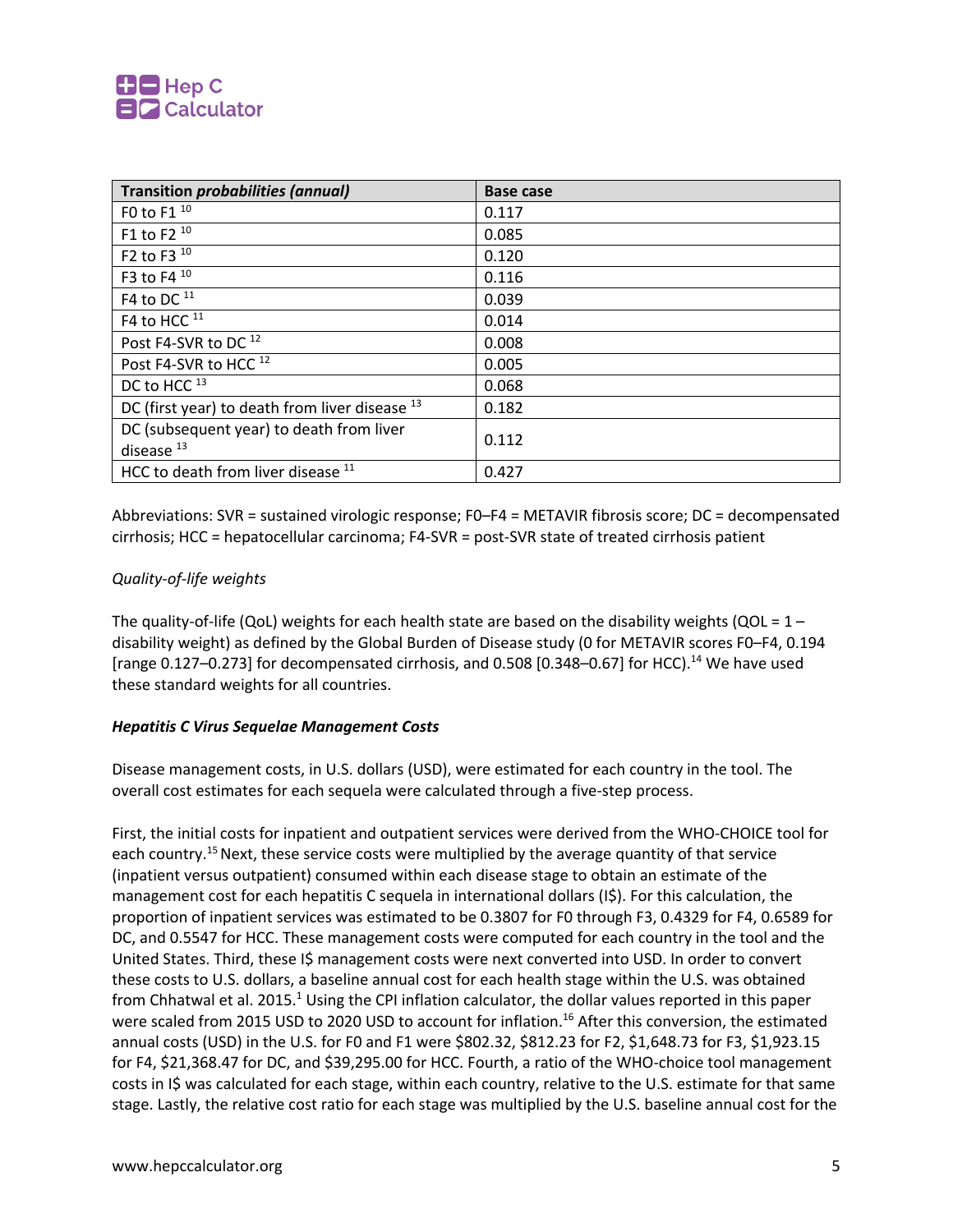

corresponding stage to compute country-specific disease sequelae management costs in USD. The table below contains these final values.

**Table 3:** Disease sequelae management costs for each country in the Hep C Calculator. These costs are derived from the WHO-CHOICE tool15 and converted into 2020 USD.

| <b>Hepatitis C</b><br><b>Management Costs</b> | Georgia (in USD) | Malaysia (in USD) | India (in USD) | Pakistan (in USD) |
|-----------------------------------------------|------------------|-------------------|----------------|-------------------|
| F <sub>0</sub>                                | 64.92            | 233.02            | 42.02          | 31.35             |
| F <sub>1</sub>                                | 64.92            | 233.02            | 42.02          | 31.35             |
| F <sub>2</sub>                                | 65.72            | 225.77            | 42.54          | 31.73             |
| F <sub>3</sub>                                | 133.41           | 458.29            | 86.34          | 64.42             |
| F4                                            | 152.50           | 529.79            | 98.23          | 73.05             |
| <b>DC</b>                                     | 1,599.89         | 5,742.59          | 1,016.28       | 748.14            |
| <b>HCC</b>                                    | 3,007.16         | 10,658.13         | 1,920.62       | 1,419.46          |

Abbreviations: F0–F4 = METAVIR fibrosis score; DC = decompensated cirrhosis; HCC = hepatocellular carcinoma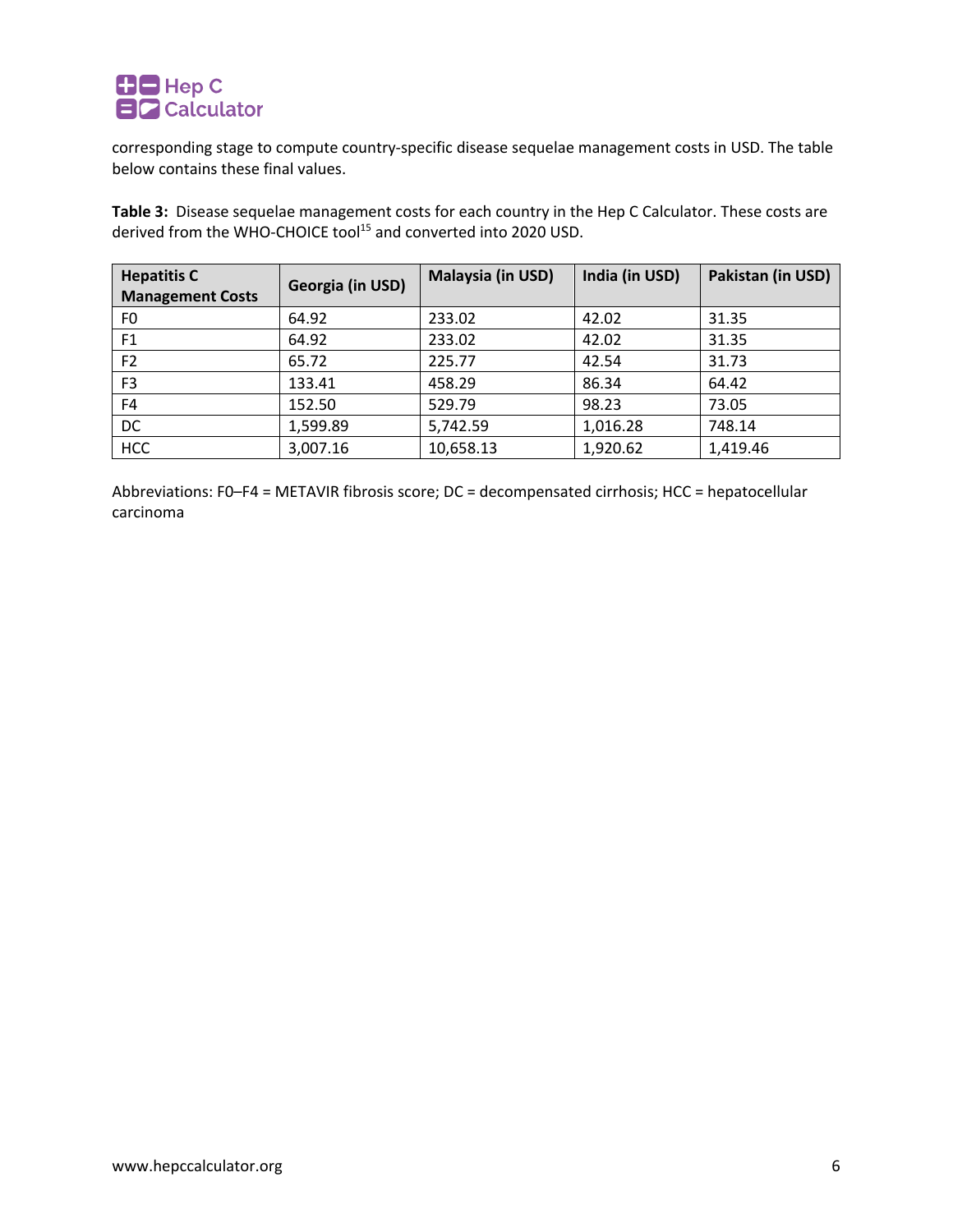

## *References*

1. Chhatwal J, Kanwal F, Roberts MS, Dunn MA. Cost-effectiveness and budget impact of hepatitis C virus treatment with sofosbuvir and ledipasvir in the United States. *Ann Intern Med*. Mar 17 2015;162(6):397-406. doi:10.7326/m14-1336

2. Aggarwal R, Chen Q, Goel A, et al. Cost-effectiveness of hepatitis C treatment using generic direct-acting antivirals available in India. *PLoS One*. 2017;12(5):e0176503. doi:10.1371/journal.pone.0176503

3. Tang W, Chen W, Amini A, et al. Diagnostic accuracy of tests to detect Hepatitis C antibody: a meta-analysis and review of the literature. *BMC Infectious Diseases*. 2017/11/01 2017;17(1):695. doi:10.1186/s12879-017-2773-2

4. Chhatwal J, Chen Q, Wang X, et al. Assessment of the Feasibility and Cost of Hepatitis C Elimination in Pakistan. *JAMA Netw Open*. May 3 2019;2(5):e193613.

doi:10.1001/jamanetworkopen.2019.3613

5. Freiman JM, Tran TM, Schumacher SG, et al. Hepatitis C Core Antigen Testing for Diagnosis of Hepatitis C Virus Infection: A Systematic Review and Meta-analysis. *Ann Intern Med*. Sep 6 2016;165(5):345-55. doi:10.7326/m16-0065

6. Afdhal N, Zeuzem S, Kwo P, et al. Ledipasvir and sofosbuvir for untreated HCV genotype 1 infection. *The New England journal of medicine*. May 15 2014;370(20):1889-98. doi:10.1056/NEJMoa1402454

7. Nelson DR, Cooper JN, Lalezari JP, et al. All-oral 12-week treatment with daclatasvir plus sofosbuvir in patients with hepatitis C virus genotype 3 infection: ALLY-3 phase III study. *Hepatology*. Apr 2015;61(4):1127-35. doi:10.1002/hep.27726

8. Welzel TM, Petersen J, Herzer K, et al. Daclatasvir plus sofosbuvir, with or without ribavirin, achieved high sustained virological response rates in patients with HCV infection and advanced liver disease in a real-world cohort. *Gut*. September 7, 2016 2016;doi:10.1136/gutjnl-2016-312444

9. Kohli A, Kapoor R, Sims Z, et al. Ledipasvir and sofosbuvir for hepatitis C genotype 4: a proof-of-concept, single-centre, open-label phase 2a cohort study. *Lancet Infect Dis*. Sep 2015;15(9):1049-54. doi:10.1016/S1473-3099(15)00157-7

10. Thein H, Yi Q, Dore G, Krahn M. Estimation of stage specific fibrosis progression rates in chronic hepatitis C virus infection: A meta analysis and meta regression. *Hepatology*. 2008;48(2):418-431.

11. Fattovich G, Giustina G, Degos F, et al. Morbidity and mortality in compensated cirrhosis type C: a retrospective follow-up study of 384 patients. *Gastroenterology*. 1997;112(2):463-472.

12. Cardoso AC, Moucari R, Figueiredo-Mendes C, et al. Impact of peginterferon and ribavirin therapy on hepatocellular carcinoma: incidence and survival in hepatitis C patients with advanced fibrosis. *Journal of Hepatology*. 2010;52(5):652-657.

13. Planas R, Ballesté B, Antonio Álvarez M, et al. Natural history of decompensated hepatitis C virus-related cirrhosis. A study of 200 patients. *Journal of Hepatology*. 2004;40(5):823-830.

14. World Health Organization, Geneva. "WHO methods and data sources for global burden of disease estimates 2000-2011." From: